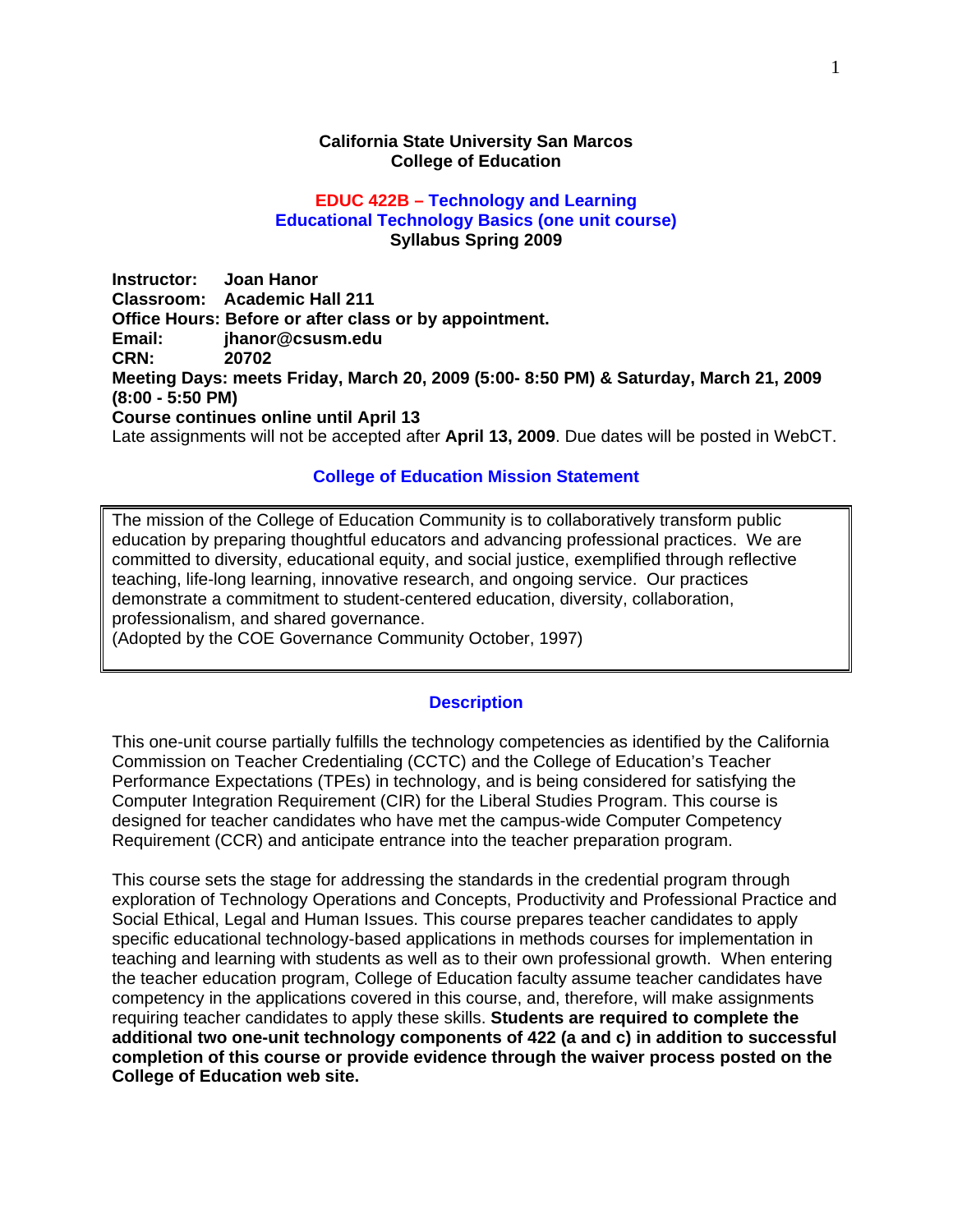## **COURSE PREREQUISITES**

The prerequisite for this course is completion of the campus-wide computer competency requirement. This can be fulfilled by successful completion of one of the following:

- Taking the CSUSM CCR assessment or equivalent course OR
- Completion of an approved computer literacy course at the community college level.
- Teacher assessment tool during  $1<sup>st</sup>$  class meeting.

# **COURSE OBJECTIVES**

Teacher candidates will demonstrate competency in:

- A. Approaching and/or meeting the International Standards for Technology in Education as outlined by ISTE (NETS•T)
- B. Using a set of educational technology tools that are applied in teaching and learning within the credential program and used in public school settings.

# **Teacher Performance Expectation (TPE) Competencies**

This course is designed to help teachers seeking the Multiple and Single Subjects Credential to develop the skills, knowledge, and attitudes necessary to assist schools and districts in implementing an effective program for all students. The successful candidate will be able to merge theory and practice in order to realize a comprehensive and extensive educational program for all students. The following TPEs are addressed in this course:

Primary Emphasis TPE 14 CSUSM Educational Technology (Based on ISTE NETS: see below)

# **California Teacher Performance Assessment (CalTPA)**

Beginning July 1, 2008 all California credential candidates must successfully complete a stateapproved system of teacher performance assessment (TPA), to be embedded in the credential program of preparation. At CSUSM this assessment system is called the CalTPA or the TPA for short.

To assist your successful completion of the TPA a series of informational seminars are offered over the course of the program. TPA related questions and logistical concerns are to be addressed during the seminars. Your attendance to TPA seminars will greatly contribute to your success on the assessment.

Additionally, COE classes use common pedagogical language, lesson plans (lesson designs), and unit plans (unit designs) in order to support and ensure your success on the TPA and more importantly in your credential program.

 http://www.csusm.edu/coe/CalTPA/ProgramMaterialsTPA.html The CalTPA Candidate Handbook, TPA seminar schedule, and other TPA support materials can be found on the COE website provided at the website provided: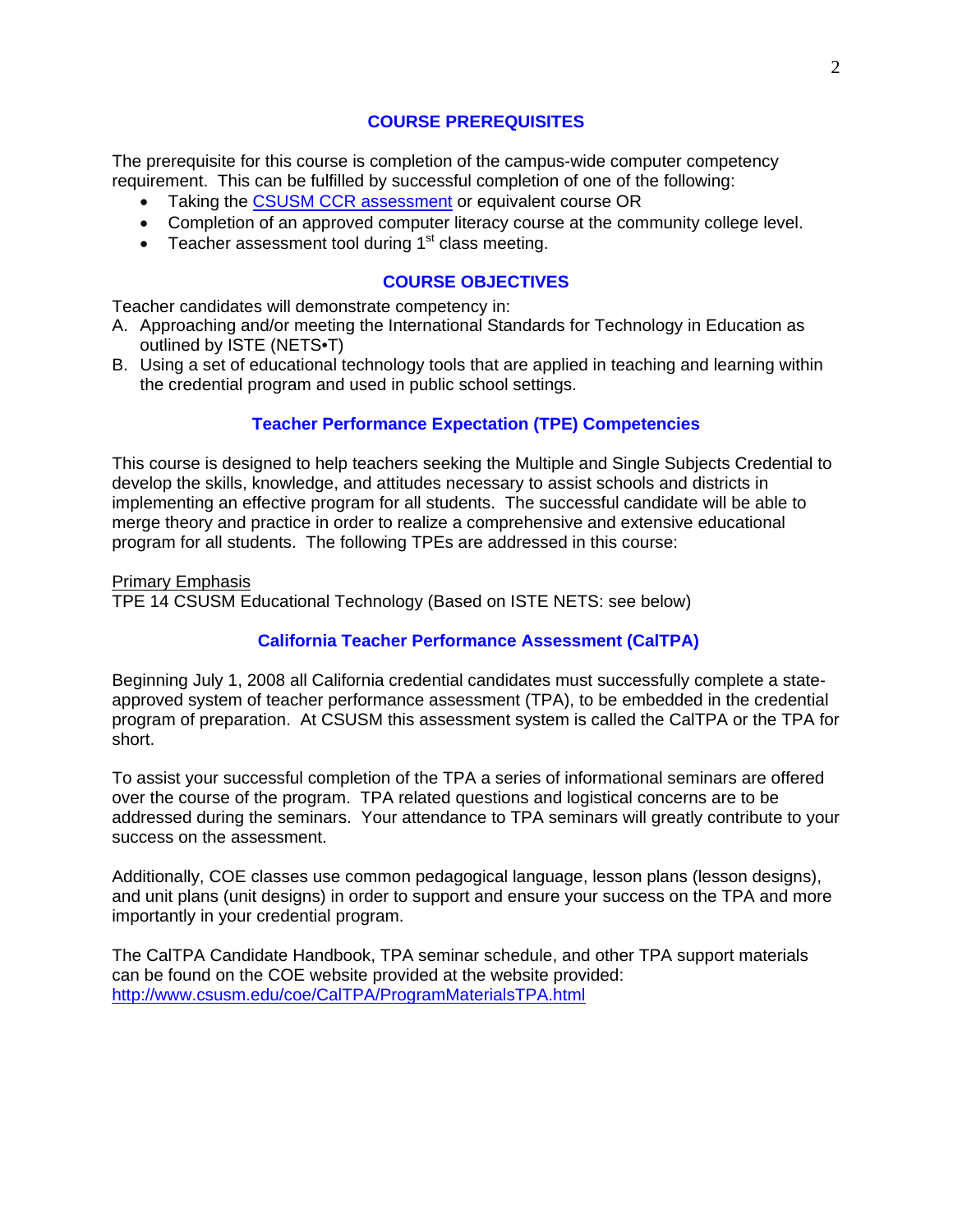## **NATIONAL EDUCATIONAL TECHNOLOGY STANDARDS FOR TEACHERS (NETS-T) AND STUDENTS (NETS-S)**

The International Society for Technology in Education (ISTE) embarked on a collaborative three-year process to update the national technology standards for students, teachers, and administrators. These are known as NETS-S, NETS-T and NETS-A. We will be using both NETS-T and NETS-S as our framework.

# NETS-T

ISTE's National Educational Technology Standards (NETS) serve as a guide for improved teaching and learning by educators. These standards help to measure proficiency and set goals for the knowledge, skills, and attitudes needed to succeed in today's Digital Age. All teachers should be prepared to meet the following standards and performance indicators.

## Teachers:

1. Facilitate and Inspire Student Learning and Creativity

 environments. Teachers: Teachers use their knowledge of teaching, learning, and technology to facilitate learning experiences that advance student creativity and innovation in both face-to-face and virtual

- a. promote, support, and model creative and innovative thinking and inventiveness
- b. engage students in exploring real-world issues and solving authentic problems using digital tools and resources
- c. promote student reflection using collaborative tools to illuminate their own thinking, planning, and creative processes
- d. model knowledge construction and creative thinking by engaging in face-to-face and virtual learning with students, colleagues, and others

# 2. Design Digital-Age Learning Experiences and Assessments

Teachers plan and design authentic learning experiences and assessments incorporating contemporary tools and resources to maximize content learning in context and to develop the knowledge, skills, and attitudes identified in the NETS•S. Teachers:

- a. design or adapt relevant learning experiences to incorporate digital tools and resources that promote student learning and creativity
- b. develop technology-enriched learning environments that enable students to become active participants in setting their own educational goals, managing their own learning, and assessing their own progress
- c. customize and personalize student learning activities to address a variety of learning styles, working strategies, and abilities through the use of digital tools and resources
- d. provide students with multiple and varied formative and summative assessments aligned with content and technology standards and use resulting data to inform learning and teaching

# 3. Model Digital-Age Work and Learning

Teachers exhibit knowledge, skills, and work processes that are representative of an innovative professional in a global and digital society. Teachers:

- a. demonstrate fluency in the application of technology systems and the transfer of current knowledge to learning of new technologies
- b. collaborate with students, peers, parents, and community members using digital tools and resources to support student success and innovation
- c. communicate relevant information and ideas effectively to students, parents, and peers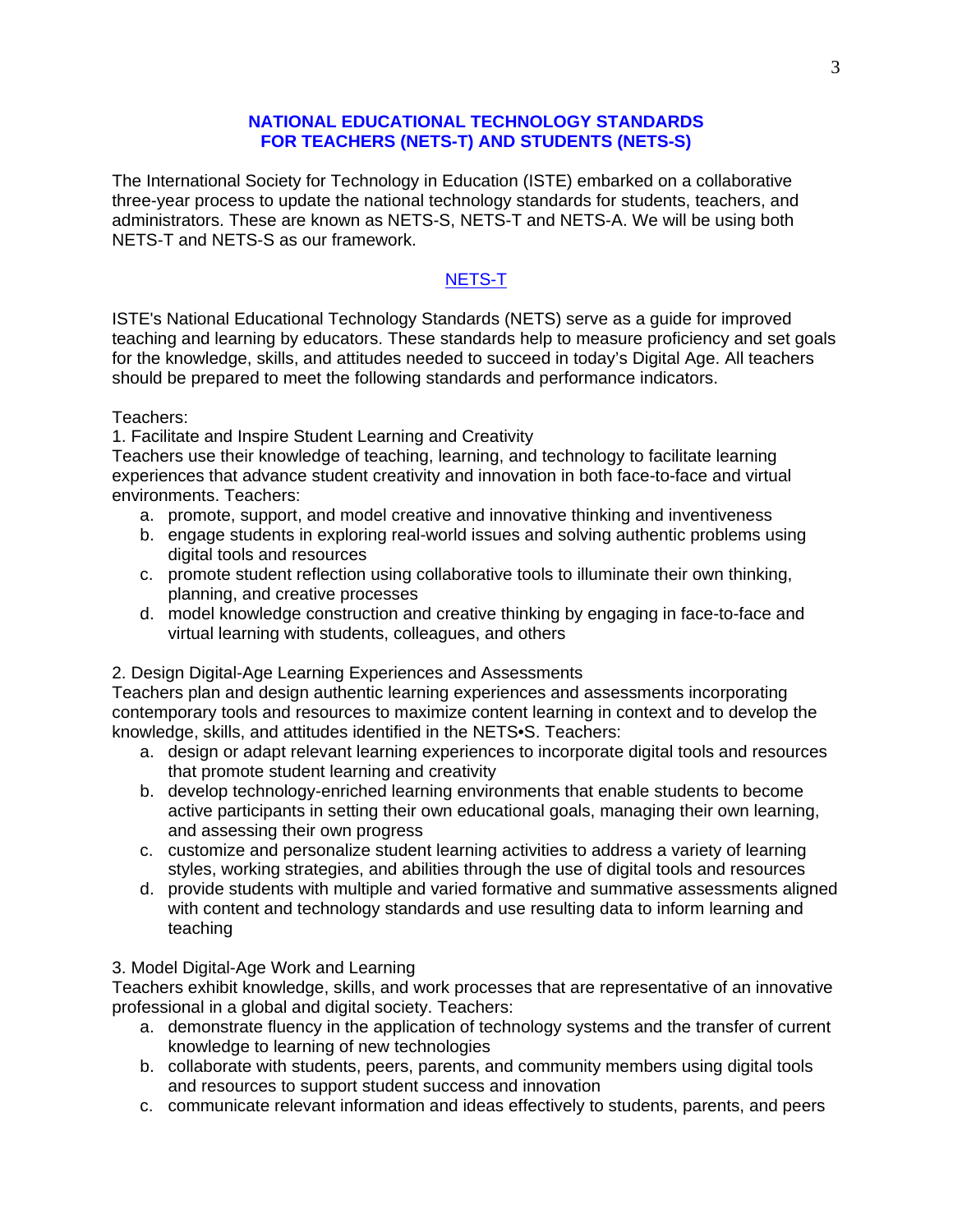using a variety of digital-age media and formats

 evaluate, and use information resources to support research and learning 4. Promote Digital Citizenship and Responsibility d. model and facilitate effective use of current and emerging digital tools to locate, analyze,

Teachers understand local and global societal issues and responsibilities in an evolving digital culture and exhibit legal and ethical behavior in their professional practices. Teachers:

- a. advocate, model, and teach safe, legal, and ethical use of digital information and technology, including respect for copyright and the appropriate documentation of sources
- b. address the diverse needs of all learners by using learner-centered strategies and providing access to appropriate digital tools and resources
- c. promote digital etiquette and responsible social interactions related to the use of technology and information
- d. develop and model cultural understanding and global awareness by engaging with colleagues and students of other cultures using digital age communication and collaboration tools

# 5. Engage in Professional Growth and Leadership

Teachers continuously improve their professional practice and exhibit leadership in their classroom, school, and professional community by promoting and demonstrating the effective use of digital tools and resources. Teachers:

- a. participate in local and global learning communities to explore creative applications of technology to improve student learning
- b. exhibit leadership by embracing a vision of technology infusion, participating in shared decision-making and community building, and developing the leadership skills of others
- c. evaluate and reflect on current research and professional practice on a regular basis to make effective use of existing and emerging digital tools and resources in support of student learning
- d. contribute to the effectiveness, vibrancy, and self-renewal of the teaching profession and of their school and community

# **Required Supplies**

NOTE: It is not necessary to purchase the educational software, as much of the specific software titles are available on the Web in demo-version. Students are responsible for saving backup copies of all assignments. All word-processed documents must be saved in Microsoft Word format, available on all campus computers.

- A. ISTE Student Membership: (www.iste.org) (\$54.00). **Must** be purchased first week of class. This is used in place of a textbook. Proof of membership is required to pass the course.
- B. Taskstream Account: www.taskstream.com (\$25 for one semester, or may be purchased for longer as this will be used in the CSUSM credential programs).
- B. USB key-drive (256MB or more)
- C. Use of campus email account and WebCT for course communication (provided free).
- D. Print Card: Purchase on Campus.

In order to successfully complete this course, **all assignments** must be completed at an acceptable level noted on assignment rubrics and the student must earn a C+ or better in the course. In addition to the assignments described below, performance assessment on the teacher candidate's ability to perform tasks using the software will be assessed. Because the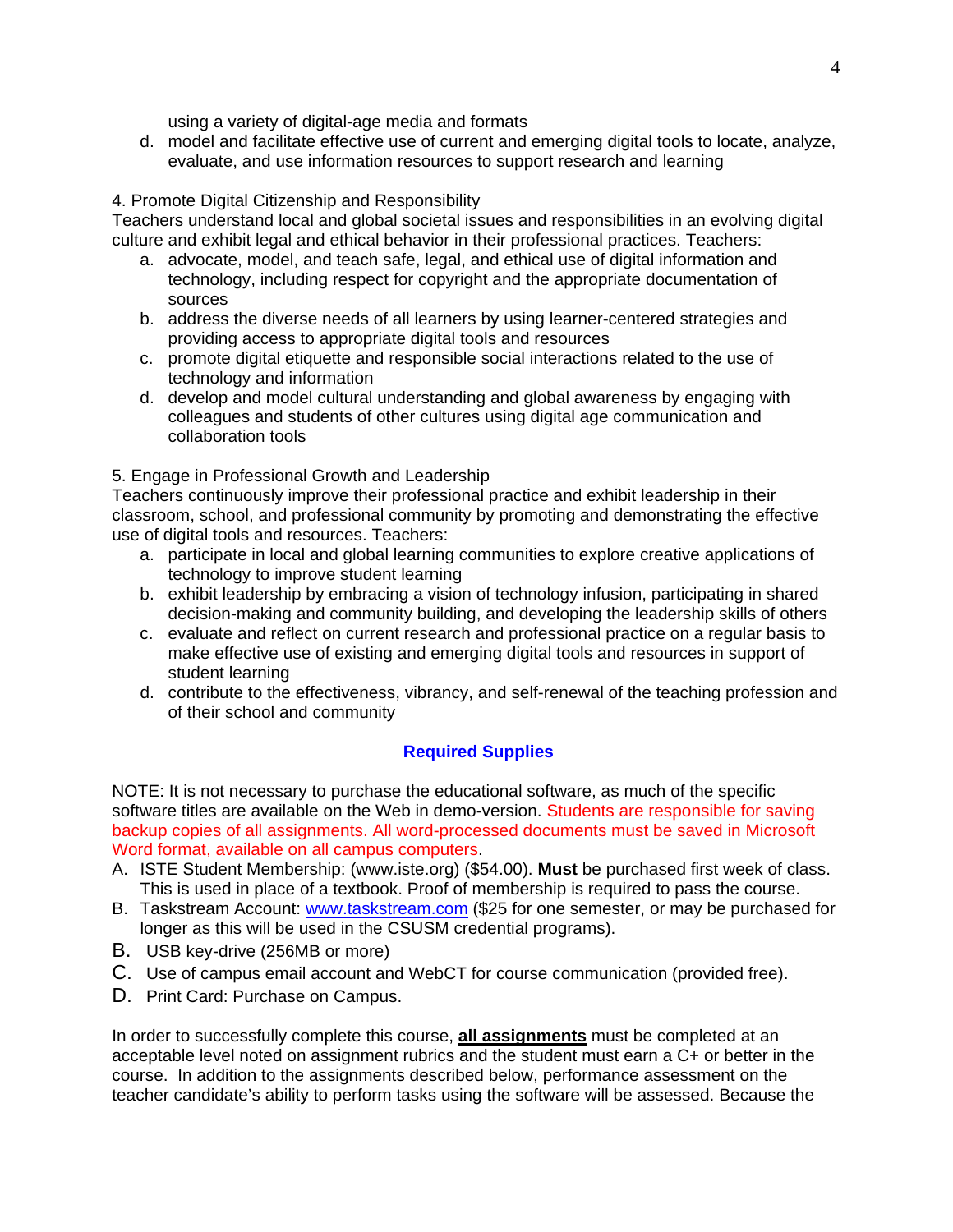content of this course contributes to passage of multiple TPEs, successful completion is imperative. Failure to successfully complete this course will prohibit a teacher candidate from continuing in the program beyond the first semester. The percentage of weight of each assignment is noted next to the description of the topic.

## **COE Attendance Policy**

Due to the dynamic and interactive nature of courses in the College of Education, all students are expected to attend all classes and participate actively both in class and online. At a minimum, students must attend more than 80% of class time, or s/he **may not receive a passing grade** for the course at the discretion of the instructor. In 422B, it is essential that students attend all class face-to-face sessions. Should the student have extenuating circumstances, s/he should contact the instructor as soon as possible. Students must also log into WEbCT every 3 days at a minimum during the time the course is in progress. Announcements and communication in WebCT is critical to success.

A good student is one who adheres to standards of dependability and promptness. If more than two hours of class sessions are missed or there is tardiness (or leave early) the teacher candidate cannot receive an A.

## **Policy on Late Work**

**Late assignments will be penalized by a deduction in points for each weekday late.** After one week, late assignments receive no credit. If extraordinary circumstances occur, communicate immediately with the instructor. Remember that communication is the key to success.

In addition to attending course sessions, each student will be required to complete lab assignments each week. Some of the course assignments require students to use campus resources. All students must plan time they can work in labs on campus at least twice a week in addition to class time. Students are required to check campus resources and availability of labs. Mac computers are located in UH 271, ACD 211, and Kellogg Library (2<sup>nd</sup> floor). Students are required to use campus issued-email accounts and check email and WebCT at least three times per week to communicate with instructor and peers.

#### **CSUSM Academic Honesty Policy**

 "Students will be expected to adhere to standards of academic honesty and integrity, as outlined in the Student Academic Honesty Policy. All written work and oral presentation assignments must be original work. All ideas/materials that are borrowed from other sources must have appropriate references to the original sources. Any quoted material should give credit to the source and be punctuated with quotation marks.

Students are responsible for honest completion of their work including examinations. There will be no tolerance for infractions. If you believe there has been an infraction by someone in the class, please bring it to the instructor's attention. The instructor reserves the right to discipline any student for academic dishonesty in accordance with the general rules and regulations of the university. Disciplinary action may include the lowering of grades and/or the assignment of a failing grade for an exam, assignment, or the class as a whole."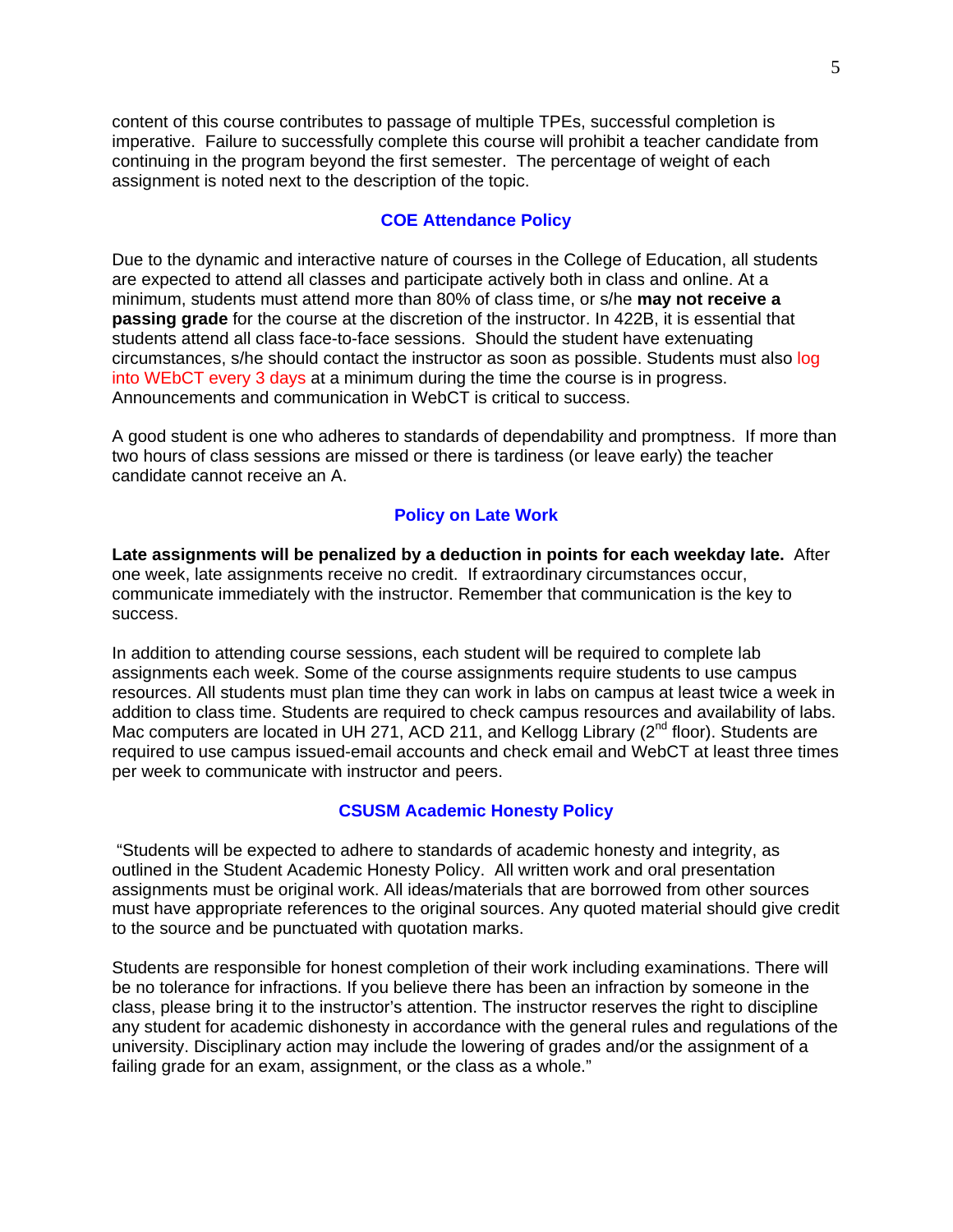Incidents of Academic Dishonesty will be reported to the Dean of Students. Sanctions at the University level may include suspension or expulsion from the University.

#### **Plagiarism:**

As an educator, it is expected that each student will do his/her own work, and contribute equally to group projects and processes. Plagiarism or cheating is unacceptable under any circumstances. If you are in doubt about whether your work is paraphrased or plagiarized see the Plagiarism Prevention for Students website http://library.csusm.edu/plagiarism/index.html. If there are questions about academic honesty, please consult the University catalog.

# **Authorization to Teach English Language Learners**

The CSUSM credential program has been specifically designed to prepare teachers for the diversity of languages often encountered in California public school classrooms. The authorization to teach English learners is met through the infusion of content and experiences within the credential program as well as additional coursework. Students successfully completing this program receive a credential with authorization to teach English learners. (Approved by CCTC in SB2042 Program Standards, August 2002)

#### **Disabled Student Services**

Students with disabilities who require academic accommodations must be approved for services by providing appropriate and recent documentation to the Office of Disabled Student Services (DSS). This office is located in Craven Hall 5205 and can be contacted by phone at (760)750- 4905, or TDD (760)750-4909. Students authorized by DSS to receive accommodations should meet with the instructor during office hours or by appointment.

## **Writing Requirement**

The CSUSM writing requirement of 2500 words is met through the completion of course assignments. Therefore, all writing will be looked at for content, grammar, spelling and format.

#### **Assignments and Assessment**

In order to successfully complete this course, the assignments must be completed at an acceptable level noted on assignment requirements and project rubrics. In addition to the assignments described below, performance assessment on the teacher candidate's ability to perform tasks using the software will be assessed. Because the content of this course contributes to passage of multiple TPEs, successful completion is imperative. Failure to successfully complete this course will prohibit a teacher candidate from continuing in the program beyond the first semester. The percentage of weight of each assignment is noted next to the description of the topic below.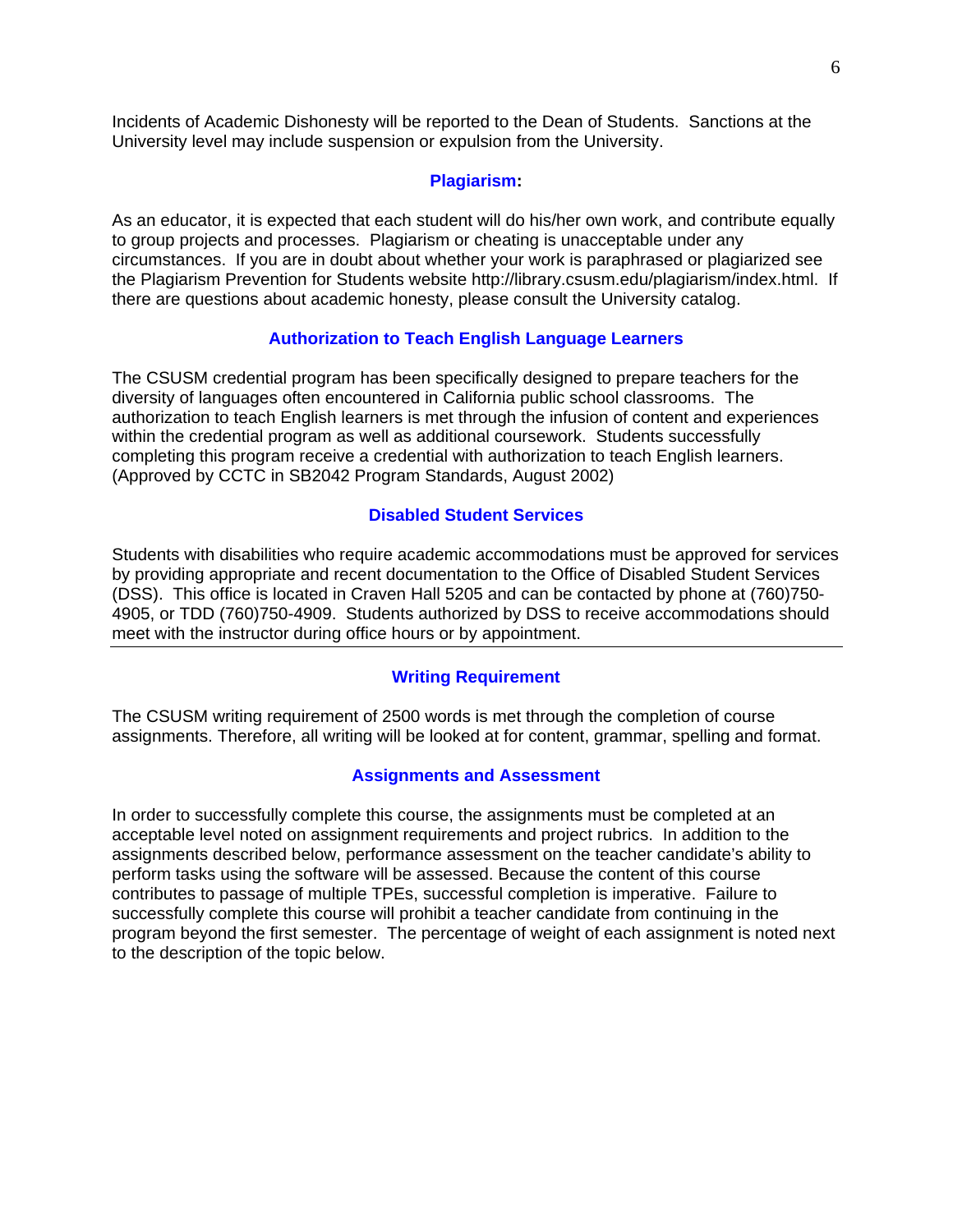| <b>Assignment</b>                                                                                                                                                                                                                                                   | <b>Description</b><br>Note: All assignments must be submitted to receive a passing grade.                                                                                                                                                                                                                                                                                                       | <b>Percent</b><br>of<br>Grade |  |
|---------------------------------------------------------------------------------------------------------------------------------------------------------------------------------------------------------------------------------------------------------------------|-------------------------------------------------------------------------------------------------------------------------------------------------------------------------------------------------------------------------------------------------------------------------------------------------------------------------------------------------------------------------------------------------|-------------------------------|--|
|                                                                                                                                                                                                                                                                     |                                                                                                                                                                                                                                                                                                                                                                                                 |                               |  |
| <b>NETS</b>                                                                                                                                                                                                                                                         | Students will demonstrate understanding of NETS-S and NETS-T<br>and will become familiar with technology proficiency for the grade<br>range for which they wish to teach.                                                                                                                                                                                                                       | 5                             |  |
| <b>Concept Map</b><br>Web 2.0 or<br><b>Inspiration</b>                                                                                                                                                                                                              | This project involves the use of concept-mapping software for<br>brainstorming an educational topic using text and graphics. The<br>activity will provide an opportunity to consider this application for<br>support of writing with students in K-12 classrooms.                                                                                                                               |                               |  |
| <b>Digital</b><br>Citizenship<br>Collaborative<br>with Google<br>Docs                                                                                                                                                                                               | The purpose of this assignment is to become familiar with digital<br>15<br>citizenship and copyright laws. Students will establish a Google<br>account and collaborate in creating a document that addresses digital<br>citizenship and how they will relate to their future classrooms                                                                                                         |                               |  |
| Taskstream                                                                                                                                                                                                                                                          | Students will become familiar with TaskStream as a portfolio tool,<br>They will post their Statement of Own Work and begin a narrative<br>indicating skills acquired in relation to NETS-T.                                                                                                                                                                                                     |                               |  |
| Journal 6-10                                                                                                                                                                                                                                                        | On a self-created blog, students reflect on journal readings from<br>Learning and Leading with Technology. The articles are downloaded<br>from the ISTE Web site using student membership account. This<br>activity supports concepts related to the NETS standards (TPE 14).<br>Several entries are made to the journal and the document is<br>submitted near the end of the course for credit |                               |  |
| Software<br>Reviews                                                                                                                                                                                                                                                 | This project involves reviewing two educational software applications.                                                                                                                                                                                                                                                                                                                          | 10                            |  |
| Web 2.0<br><b>Tools</b>                                                                                                                                                                                                                                             | Students will become familiar with Web2.0 tools, select one to learn<br>in depth, create a sample lesson, activity or project with it, and create<br>a presentation to demonstrate its usefulness.                                                                                                                                                                                              | 20                            |  |
| Attendance &<br>Participation                                                                                                                                                                                                                                       | Teacher candidates are expected to have a positive disposition<br>toward teaching and learning. They should help each other and<br>create a positive classroom environment for everyone. This means<br>having a positive attitude in class, being on time and actively<br>engaged in discussions and activities both in class and online.                                                       | 10<br>100%                    |  |
| Total                                                                                                                                                                                                                                                               |                                                                                                                                                                                                                                                                                                                                                                                                 |                               |  |
| All assignments, requirements, due dates and scoring rubrics will be available through<br>WebCT. Students are required to check assignment details in WebCT. Students must<br>plan lab time on campus for using special programs and be able to access the Internet |                                                                                                                                                                                                                                                                                                                                                                                                 |                               |  |
| regularly to complete course assignments either on campus or another location.                                                                                                                                                                                      |                                                                                                                                                                                                                                                                                                                                                                                                 |                               |  |

EDUC 422B Course Assignments and Weight for Course Grades